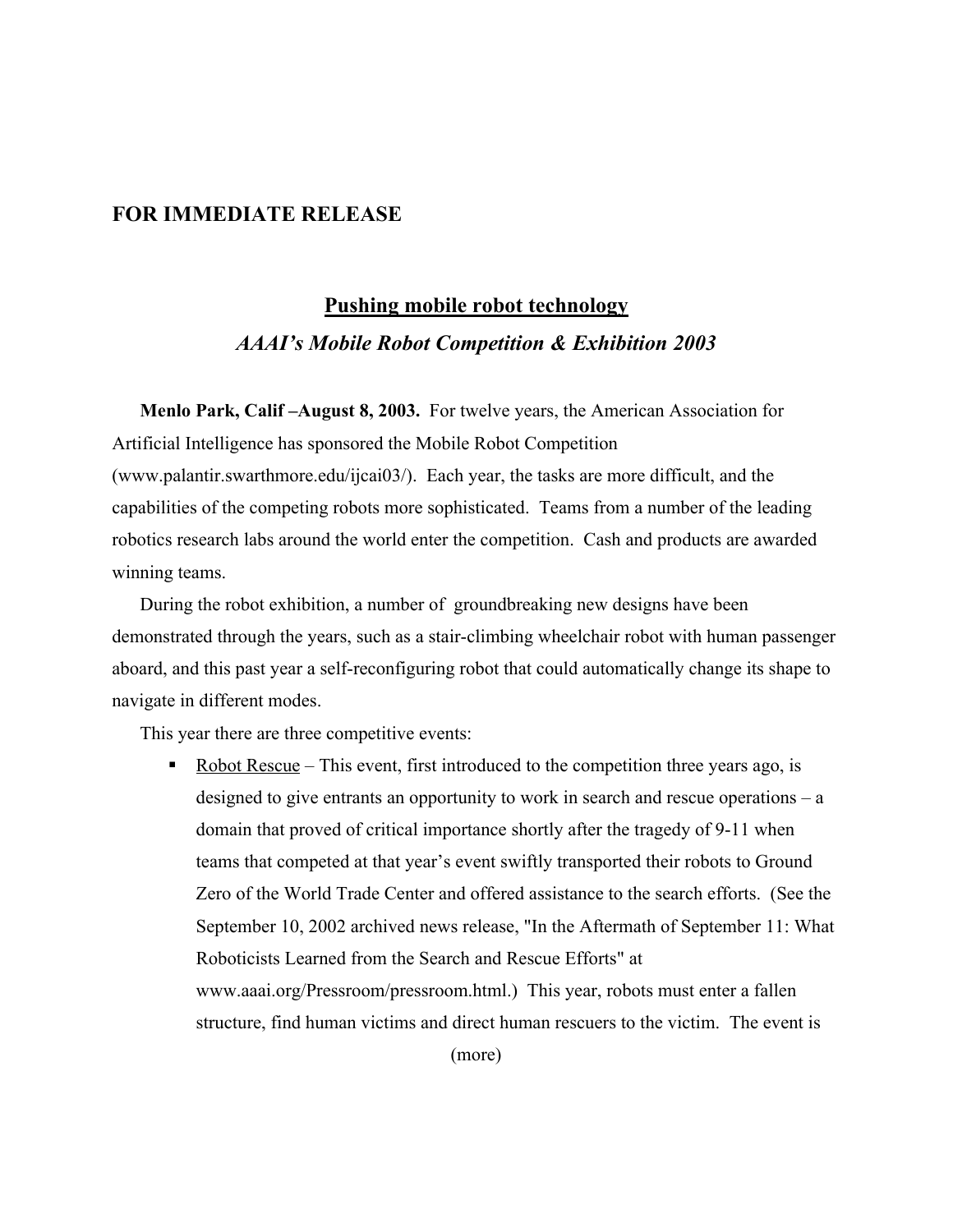being developed in close coordination with experienced rescue professionals, and will use the highly challenging U.S. National Institute of Standards and Technology Standard Test Course for Urban Search and Rescue.

- Robot Challenge -- The challenge is for each competing robot to attend the National Conference on Artificial Intelligence, interact with the other attendees, and give a (brief) technical talk on itself in an assigned room. Subtasks include starting at the front door of the conference center, navigating to the registration desk, register and get a room number and time for its talk, interact with other conference attendees, get to the conference room on time, taking an elevator if necessary, make a 2-minute presentation about itself and answer questions. This event pushes the state-of-the-art in mobile robotics in a number of directions and stimulates research roboticists to new heights of achievement each year.
- ß Robot Host While this event has been a part of the competition for a number of years, this year the robots will not serve food to conference attendees, but instead navigate the exhibition area, interact with guests, and offer information or service as a guide to the exhibits. The focus will be on navigation in typical human environments, human-robot interaction, and robustness to situations the robot encounters.

## **Prizes**

Prizes for the robot competition events have been generously provided by iRobot (www.irobot.com/home/default.asp), ActivMedia (www.mobilerobots.com/), and Ben Wegbreit. The first place prize for the Robot Rescue and Robot Host events will be a Roomba vacuum robot and a \$1000 certificate towards the purchase of robots or robot accessories from Activmedia . The second place prize in both events will be a Roomba vacuum robot. In addition, there will be a prize--a \$1000 ActivMedia certificate--for the the robot team demonstrating the greatest degree of effective autonomy on the Urban Search & Rescue course, as determined by the judges during the competition. The Ben Wegbreit Award for Integrating AI Technologies will be awarded to the team demonstrating the best integration and effective use of artificial intelligence techniques situated on a robot. Robots in all events and the exhibition will be considered for this award.